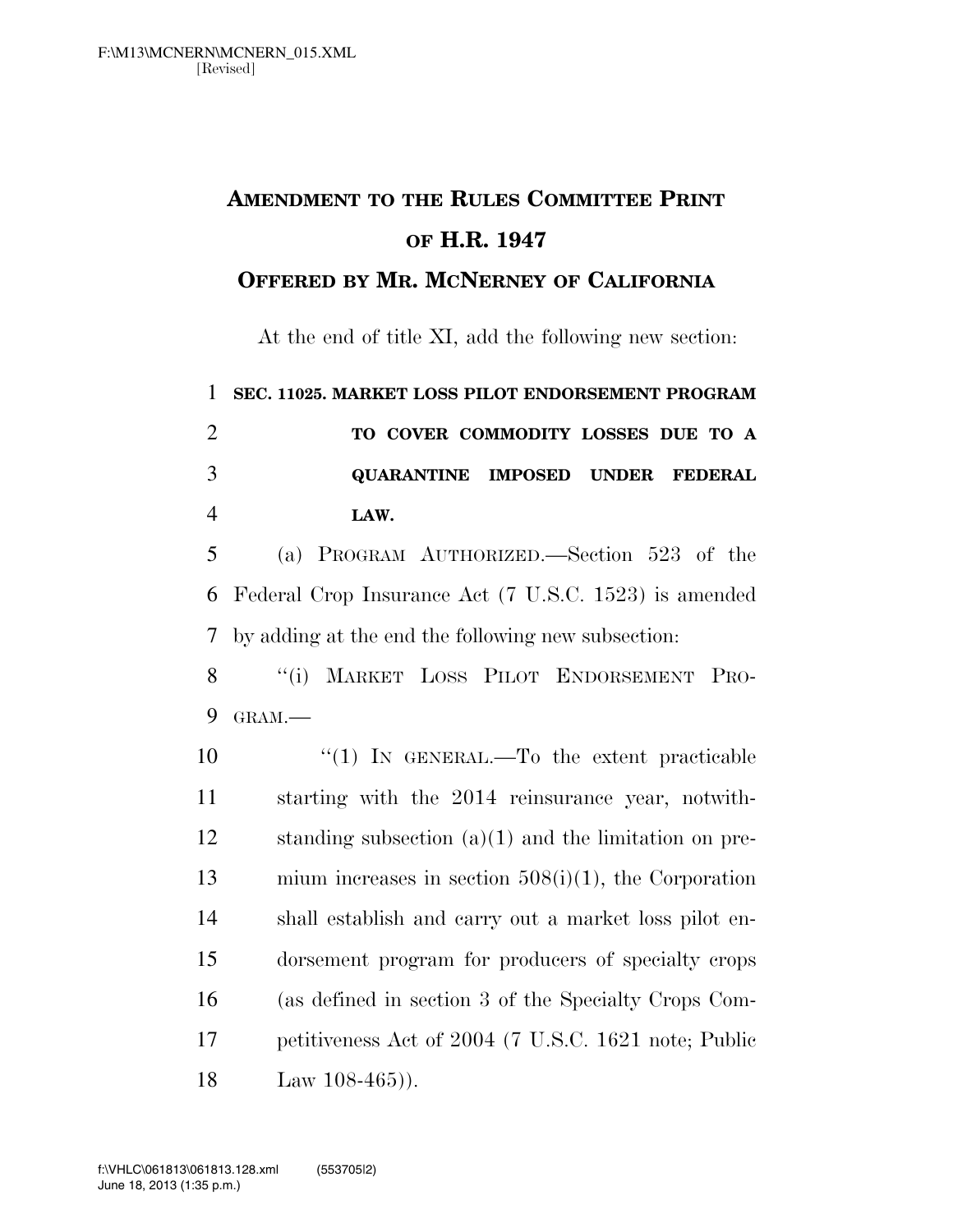| $\mathbf{1}$   | "(2) LOSSES COVERED.—The endorsement au-                 |
|----------------|----------------------------------------------------------|
| $\overline{c}$ | thorized under this subsection shall cover losses of a   |
| 3              | defined commodity due to a quarantine imposed            |
| 4              | under Federal law, pursuant to the terms of which        |
| 5              | the commodity is destroyed, may not be marketed,         |
| 6              | or otherwise may not be used for its intended pur-       |
| 7              | pose (as determined by the Secretary.)                   |
| 8              | "(3) BUY-UP REQUIREMENT.—An endorsement                  |
| 9              | authorized under this subsection shall be purchased      |
| 10             | as part of a policy or plan of insurance at the addi-    |
| 11             | tional coverage level.                                   |
| 12             | "(4) DETERMINATION BY BOARD.—The Board                   |
| 13             | shall approve a policy or plan of insurance proposed     |
| 14             | under paragraph (1) if, as determined by the Board,      |
| 15             | the policy or plan of insurance—                         |
| 16             | $\lq\lq$ protects the interest of producers;             |
| 17             | $\lq\lq$ (B) is actuarially sound; and                   |
| 18             | "(C) requires the payment of premiums                    |
| 19             | and administrative fees by a producer obtaining          |
| 20             | the insurance.                                           |
| 21             | "(5) DURATION.—The market loss pilot en-                 |
| 22             | dorsement program shall terminate September 30,          |
| 23             | $2018."$ .                                               |
| 24             | (b) FUNDING OFFSET.—To offset the costs to be in-        |
| 25             | curred to carry out a market loss pilot endorsement pro- |